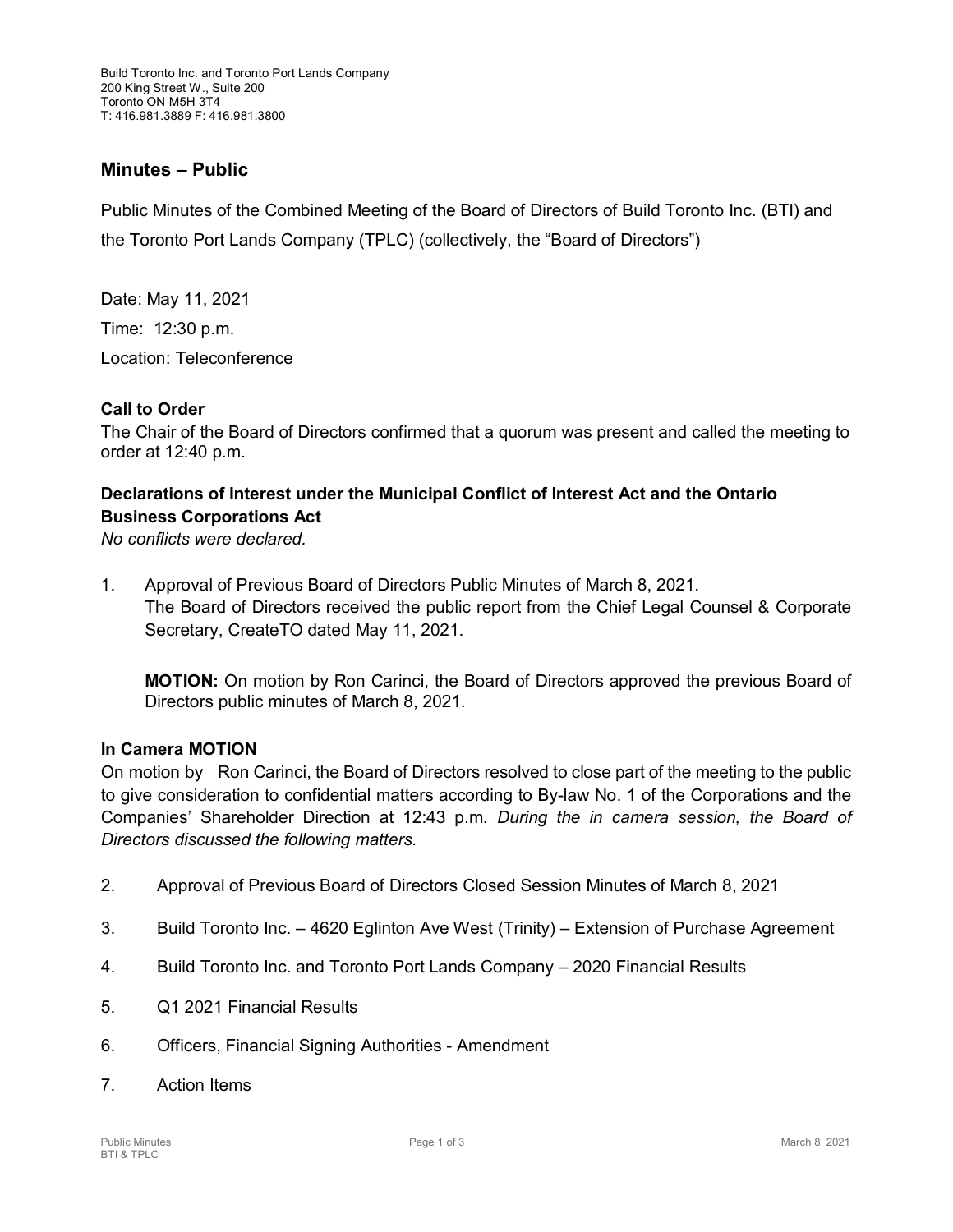# **Adjournment**

**MOTION:** On motion by Ron Carinci, the Board of Directors resolved to adopt the recommendations from its closed session and direct that these matters remain confidential in accordance with By-law No. 1 of the Corporations and the Companies' Shareholder Direction. The Board of Directors resumed its public session at 12:40 p.m. and the meeting was adjourned at 12:43 p.m.

### **Attendance:**

|                       | 12:40 p.m. to 12:43<br>p.m.<br><b>Public Session</b> | 12:43 p.m. to 1:30 p.m.<br>In-Camera Session | 1:30 p.m. to<br>1:31 p.m.<br><b>Public Session</b> |
|-----------------------|------------------------------------------------------|----------------------------------------------|----------------------------------------------------|
| Ron Carinci, Chair    | ✓                                                    | $\checkmark$                                 |                                                    |
| Ana Bailão            | $\checkmark$                                         | $\checkmark$                                 | $\checkmark$                                       |
| Marni Dicker          | $\checkmark$                                         | $\checkmark$                                 | ✓                                                  |
| Paula Fletcher        | $\checkmark$                                         | $\checkmark$                                 | ✓                                                  |
| <b>Dennis Fotinos</b> | $\checkmark$                                         | $\checkmark$                                 | $\checkmark$                                       |
| Sandra Levy           | ✓                                                    | $\checkmark$                                 | ✓                                                  |
| <b>Allison Mendes</b> | ✓                                                    | ✓                                            | $\checkmark$                                       |
| Marcie Zajdeman       | ✓                                                    |                                              |                                                    |

 $\checkmark$  Members were present for some or all of the time indicated.

x Members not present for some or all of the time indicated

### **Also Present** (at the invitation of the Board):

Courtney Glen, Deputy Chief of Staff, City of Toronto Don Logie, Senior Vice President, Development, CreateTO Jeff Mustoe, Director, Procurement & Strategic Sourcing, Procurement, CreateTO Josie Scioli, Deputy City Manager, Corporate Services, City of Toronto Justin Kong, Legal Counsel, CreateTO Kathryn Truman, Controller, Financial Reporting and Accounting, CreateTO Kevin M Travers, Partner, KPMG LLP Maria Khoushnood, Senior Manager, KPMG LLP Mary Ormond, Chief Legal Counsel and Corporate Secretary, CreateTO